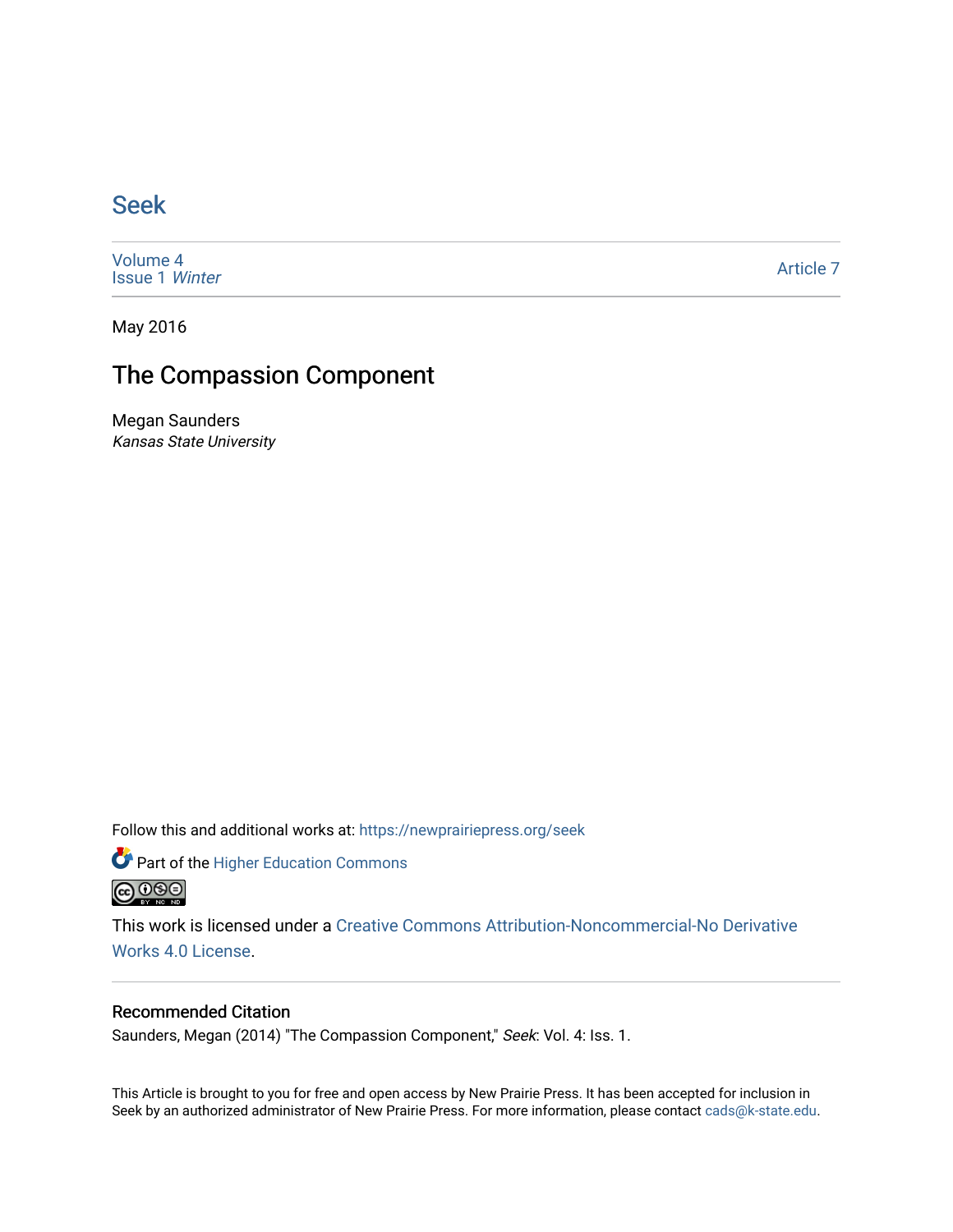## The compassion component

A researcher uses client interaction videos to strengthen the communication skills of future veterinarians



e obviously had other places he wanted to be. Eyes downcast, the client flipped through a magazine, showing little interest in his conversation with the student veterinarian. All it took was the student sitting down and petting the dog for the client's body language to change. Turning toward the student, the client began to open up and share stories about his beloved pet.

These types of verbal and nonverbal communication skills are crucial to building rapport and showing compassion to clients, according to a Kansas State University researcher. McArthur Hafen, therapist and clinical instructor at the College of Veterinary Medicine, has been using video clips to increase the communication skills in third- and fourth-year veterinary students.

"Not many other veterinary medical schools are doing this," Hafen said. "The medical information our students receive tends to mainly focus on the biomedical, but adding in compassion and communication makes for a better experience for the veterinarian, the client and the pet."

Over several years and with client permission, Hafen has been videotaping selected client interactions. He found that reviewing these interactions allows students to enter into their veterinary careers with stronger communication skills and awareness.

Once clients agree to be videotaped, their initial interactions with the students are filmed during the pet health history review and physical exam. Then, students review the footage with Hafen, who completes a pretest.